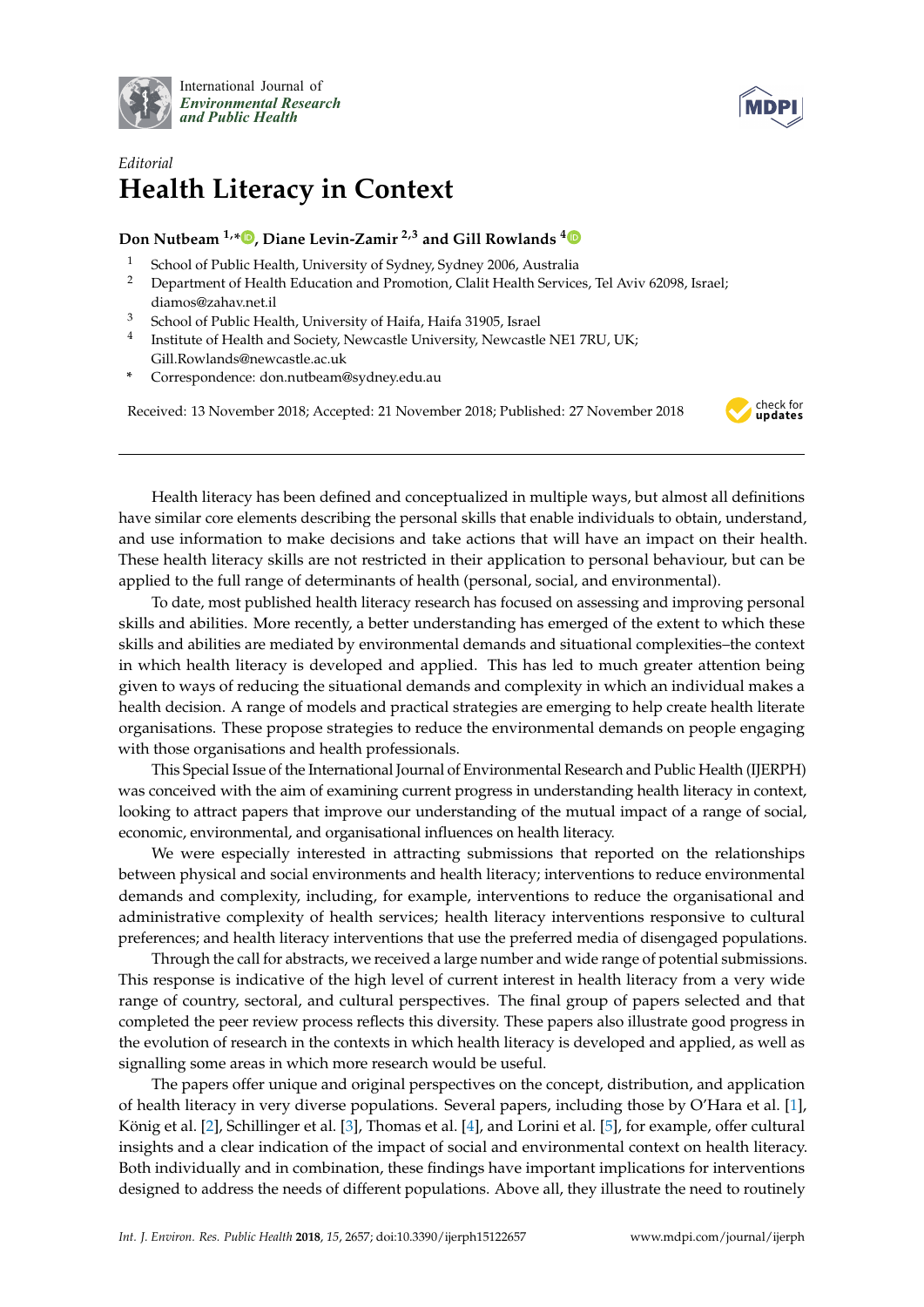incorporate an understanding of "context" into the development of policies and programmes to improve health literacy in diverse populations.

The papers by Trezona [\[6\]](#page-1-5) and Geboers [\[7\]](#page-1-6), which examine differing national policy responses to health literacy and describe a comprehensive health literacy intervention model, respectively, illustrate how policy and practice can (and should) respond to this more complete but complex understanding of health literacy. The paper by Trezona and colleagues underlines the global interest in health literacy among policy-makers, but also highlights, in turn, the gap between this public commitment and the practical actions that can be systematically applied in diverse populations.

The papers by Levin-Zamir and Bertschi [\[8\]](#page-1-7) on the application of new digital media and the creative harnessing of popular culture (as described by Schillinger et al.) offer great promise in extending the reach and customisation of communications. These contributions, along with the papers by Rademakers et al. [\[9\]](#page-2-0), Thomas et al. [\[4\]](#page-1-3), and Estacio et al. [\[10\]](#page-2-1), also demonstrate that the content of communications as well as the medium is important.

The collection of papers published in this Special Edition includes some that focus on clinical issues (for example, McKenna et al. [\[11\]](#page-2-2), and Stein et al. [\[12\]](#page-2-3)), but we have also attracted a good range of papers that are community-based, give attention to the social context in which health decisions are made, and include communication content that improves our understanding of the wider social determinants of health. However, there remains a dearth of published papers that describe health literacy interventions. The great majority of published papers still focus on personal health behaviour and practices, most often in clinical settings [\[13\]](#page-2-4).

Whilst the progress reflected in this journal is encouraging, it is evident that more discussion and research are needed to improve our understanding of health literacy in context, and how to reduce the situational demands and complexity in which an individual makes a health decision, including how organisations and social institutions can contribute.

It is our hope that this Special Issue will be a catalyst for further action and research on health literacy in context.

## **References**

- <span id="page-1-0"></span>1. O'Hara, J.; McPhee, C.; Dodson, S.; Cooper, A.; Wildey, C.; Hawkins, M.; Fulton, A.; Pridmore, V.; Cuevas, V.; Scanlon, M.; et al. Barriers to breast cancer screening among diverse cultural groups in Melbourne, Australia. *Int. J. Environ. Res. Public Health* **2018**, *15*, 1677. [\[CrossRef\]](http://dx.doi.org/10.3390/ijerph15081677) [\[PubMed\]](http://www.ncbi.nlm.nih.gov/pubmed/30087259)
- <span id="page-1-1"></span>2. Konig, C.; Skriver, M.V.; Iburg, K.M.; Rowlands, G. Understanding educational and psychosocial factors associated with alcohol use among adolescents in Denmark; implications for health literacy interventions. *Int. J. Environ. Res. Public Health* **2018**, *15*, 1671. [\[CrossRef\]](http://dx.doi.org/10.3390/ijerph15081671) [\[PubMed\]](http://www.ncbi.nlm.nih.gov/pubmed/30082674)
- <span id="page-1-2"></span>3. Schillinger, D.; Tran, J.; Fine, S. Do low income youth of color see "the bigger picture" when discussing type 2 diabetes: A qualitative evaluation of a public health literacy campaign. *Int. J. Environ. Res. Public Health* **2018**, *15*, 840. [\[CrossRef\]](http://dx.doi.org/10.3390/ijerph15050840) [\[PubMed\]](http://www.ncbi.nlm.nih.gov/pubmed/29695114)
- <span id="page-1-3"></span>4. Thomas, S.D.; Mobley, S.C.; Hudgins, J.L.; Sutherland, D.E.; Inglett, S.B.; Ange, B.L. Conditions and dynamics that impact maternal health literacy among high risk prenatal-interconceptional women. *Int. J. Environ. Res. Public Health* **2018**, *15*, 1383. [\[CrossRef\]](http://dx.doi.org/10.3390/ijerph15071383) [\[PubMed\]](http://www.ncbi.nlm.nih.gov/pubmed/30004397)
- <span id="page-1-4"></span>5. Lorini, C.; Ierardi, F.; Bachini, L.; Donzellini, M.; Gemmi, F.; Bonaccorsi, G. The antecedents and consequences of health literacy in an ecological perspective: Results from an experimental analysis. *Int. J. Environ. Res. Public Health* **2018**, *15*, 798. [\[CrossRef\]](http://dx.doi.org/10.3390/ijerph15040798) [\[PubMed\]](http://www.ncbi.nlm.nih.gov/pubmed/29671791)
- <span id="page-1-5"></span>6. Trezona, A.; Rowlands, G.; Nutbeam, D. Progress in implementing national policies and strategies for health literacy-what have we learned so far? *Int. J. Environ. Res. Public Health* **2018**, *15*, 1554. [\[CrossRef\]](http://dx.doi.org/10.3390/ijerph15071554) [\[PubMed\]](http://www.ncbi.nlm.nih.gov/pubmed/30041427)
- <span id="page-1-6"></span>7. Geboers, B.; Reijneveld, S.A.; Koot, J.A.R.; de Winter, A.F. Moving towards a comprehensive approach for health literacy interventions: The development of a health literacy intervention model. *Int. J. Environ. Res. Public Health* **2018**, *15*, 1268. [\[CrossRef\]](http://dx.doi.org/10.3390/ijerph15061268) [\[PubMed\]](http://www.ncbi.nlm.nih.gov/pubmed/29914065)
- <span id="page-1-7"></span>8. Levin-Zamir, D.; Bertschi, I. Media health literacy, ehealth literacy, and the role of the social environment in context. *Int. J. Environ. Res. Public Health* **2018**, *15*, 1643. [\[CrossRef\]](http://dx.doi.org/10.3390/ijerph15081643) [\[PubMed\]](http://www.ncbi.nlm.nih.gov/pubmed/30081465)